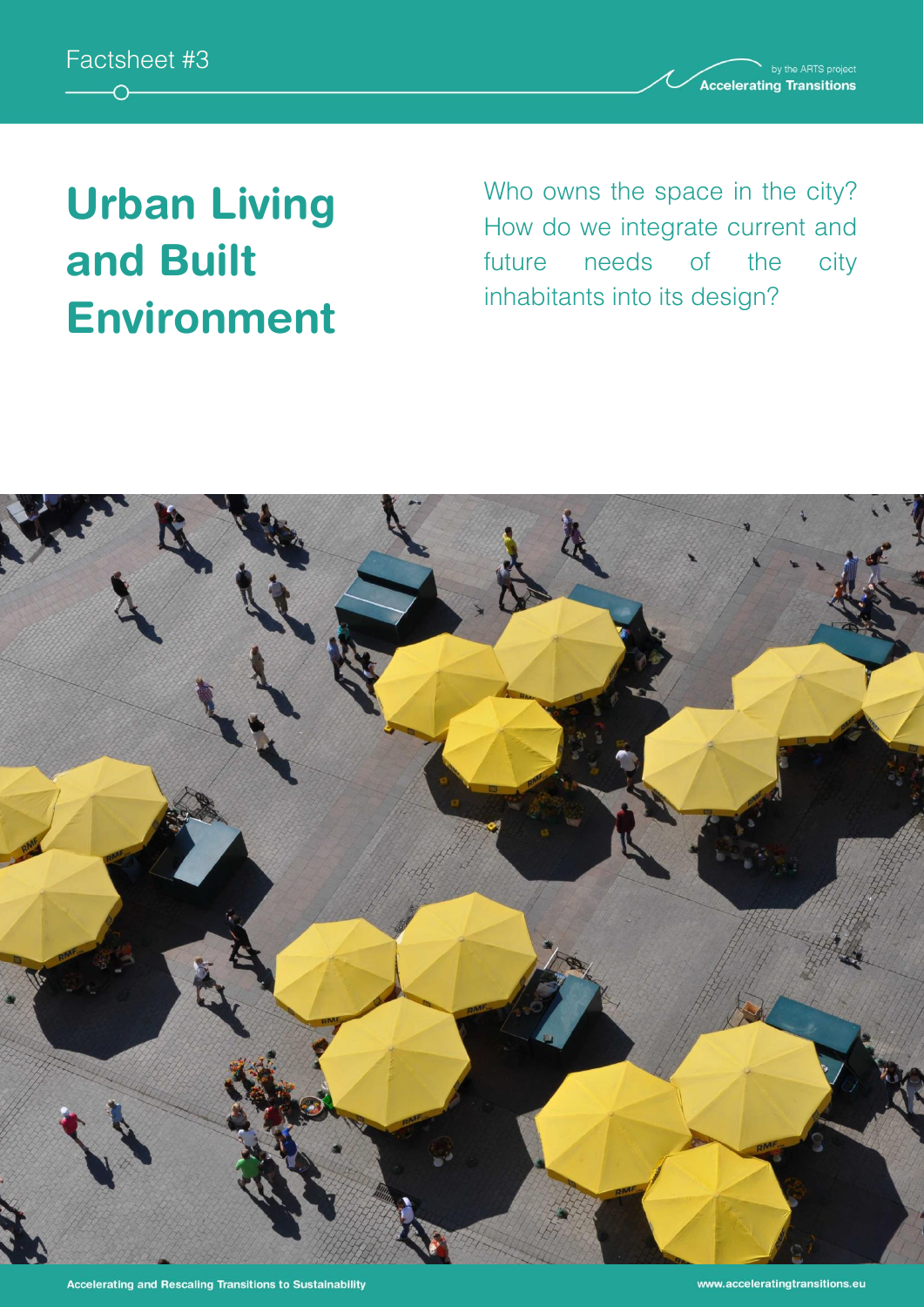

### Understanding urban living

⌒

The physical form of a city influences its environmental performance and social dynamic, as well as behaviours, feelings and health of its inhabitants.

Depending on features of a particular city or neighbourhood, we may decide whether to walk or to travel by car, whether to sit outside or quickly rush back home, whether it is safe for children to play in the backyard or not.

Our cities are constantly evolving, shaped by different, often conflicting, forces, such as national and local legislation, business interests, environmental challenges, as well as by inhabitants and other people that make use of the city, e.g. tourists or commuters.

Many European cities are facing challenges in balancing those different forces, producing conflicts that very often revolve around:

#### **Q** dentrification

Gentrification is a shift in a social structure of a certain community towards wealthier residents and businesses that cater to their needs. This leads to increased property values, often resulting in original inhabitants being forced to move out.

#### **O** urban sprawl

Urban sprawl refers to a situation of uncontrolled urban development, when cities are expanding into neighbouring countryside. Fuelled by the development of motorized transport, sprawl leads to a number of environmental and social problems, including air pollution, decline of farmland and wildlife habitats and social segregation.

#### Urban living and the big picture

Regions, cities and communities are complex, interconnected systems so we need to learn to look at the big picture.

Urban living can be understood as an overarching perspective that brings together various low-carbon domains. In this sense it constitutes a framework in which all other domains need to be considered.

The challenge is to reconcile the needs of inhabitants with the principles of low-carbon and sustainable urban development. Environmentally-friendly solutions are often more costly or less comfortable than existing ones, especially in the short term. Closing the city centre to cars may cause resistance among those used to commuting by car, just like higher energy prices related to investments in renewable energy may push some people into poverty.

This challenge is further exacerbated by the speed and uncertainty of the changes that our societies undergo. How do you design a city for an uncertain future?

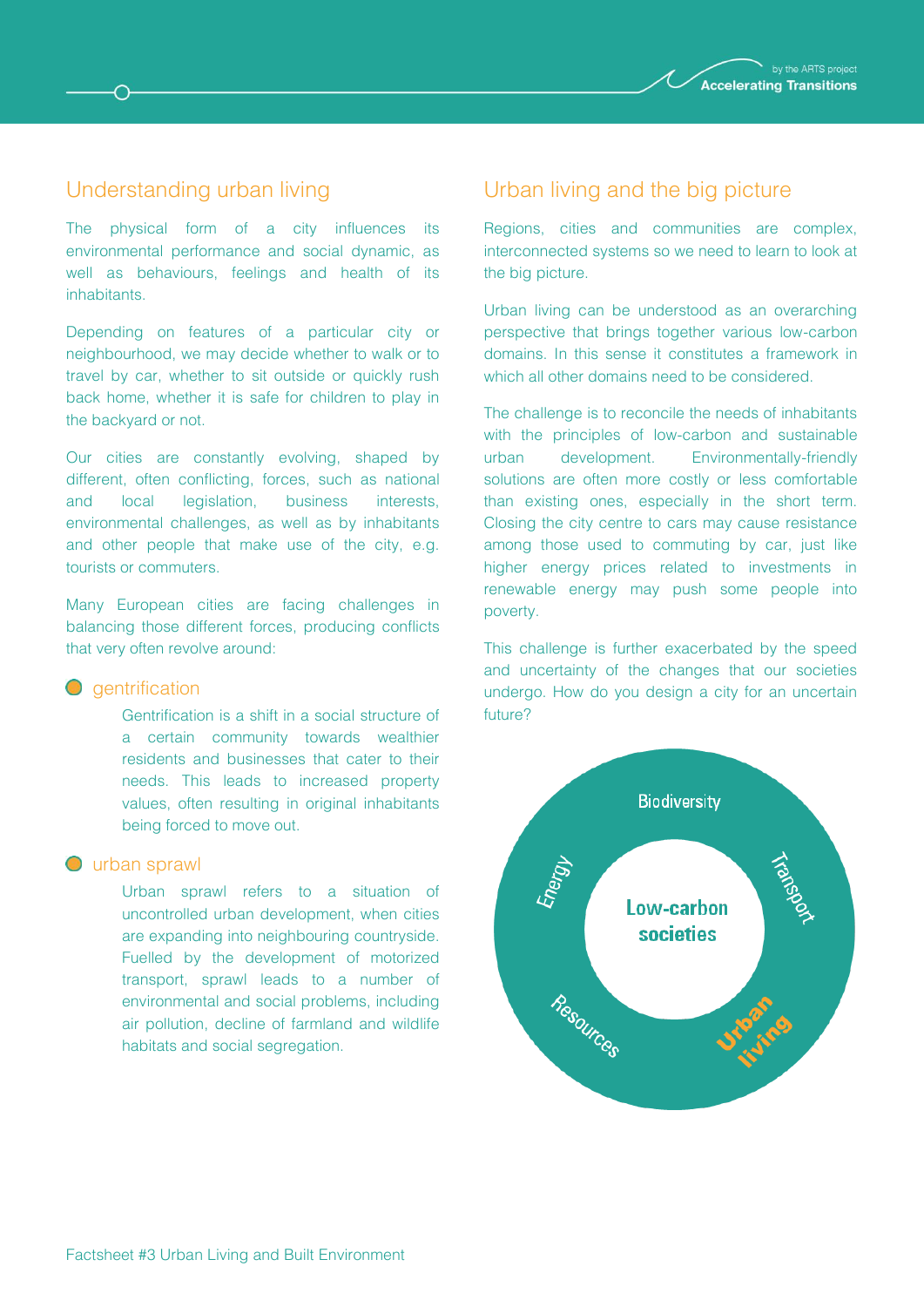



In the European Union, buildings account for 40 % of the total energy use in the EU and for  $36\%$  of EU  $CO<sub>2</sub>$  emissions, representing Europe's largest source of greenhouse gas emissions.

## The Vacant City project in Budapest (Hungary) maps and activates abandoned properties in the city

Launched by the Hungarian Contemporary Architecture Centre (KEK), the project aims at finding solutions to the emerging problem of vacant properties in our cities. The residents of Budapest were invited to upload data about vacant properties, creating a publicly accessible inventory. The next stage is to match these spaces with communal, social and cultural initiatives, in order to bring them back to life.

For more information visit lakatlan.kek.org.hu/en

*More than 11m homes lie empty across Europe – enough to house all of the continent's homeless twice over.*

**The Guardian, 23.02.14**

#### Searching for solutions

The essence of urban living is communication, understanding and respecting the diversity of the city. European cities have long been experimenting with participation processes, involving inhabitants in developing and implementing local strategies and projects. However, many of these processes were criticised for involving always the same, limited group of people or for focusing on minor issues, while the main decisions were taken elsewhere.

With spread and growth of bottom-up initiatives like the ones mentioned above, the role of local governments needs to change. Participation is increasingly evolving towards co-production, based on trust, empowerment and a shared vision for the future.

Hanover Action for Sustainable Living (HASL) co-creates sustainable future with local residents in Brighton (UK)

Set up in 2009 by local residents, HASL promotes sustainable living in the Hanover neighbourhood of Brighton & Hove city. By hosting a range of fun and educational community events, HASL engages people from across the social spectrum in a colleactive endeavour to explore and co-create sustainable urban living in a densely-populated citycentre neighbourhood.

For more information visit www.hasl.org.uk